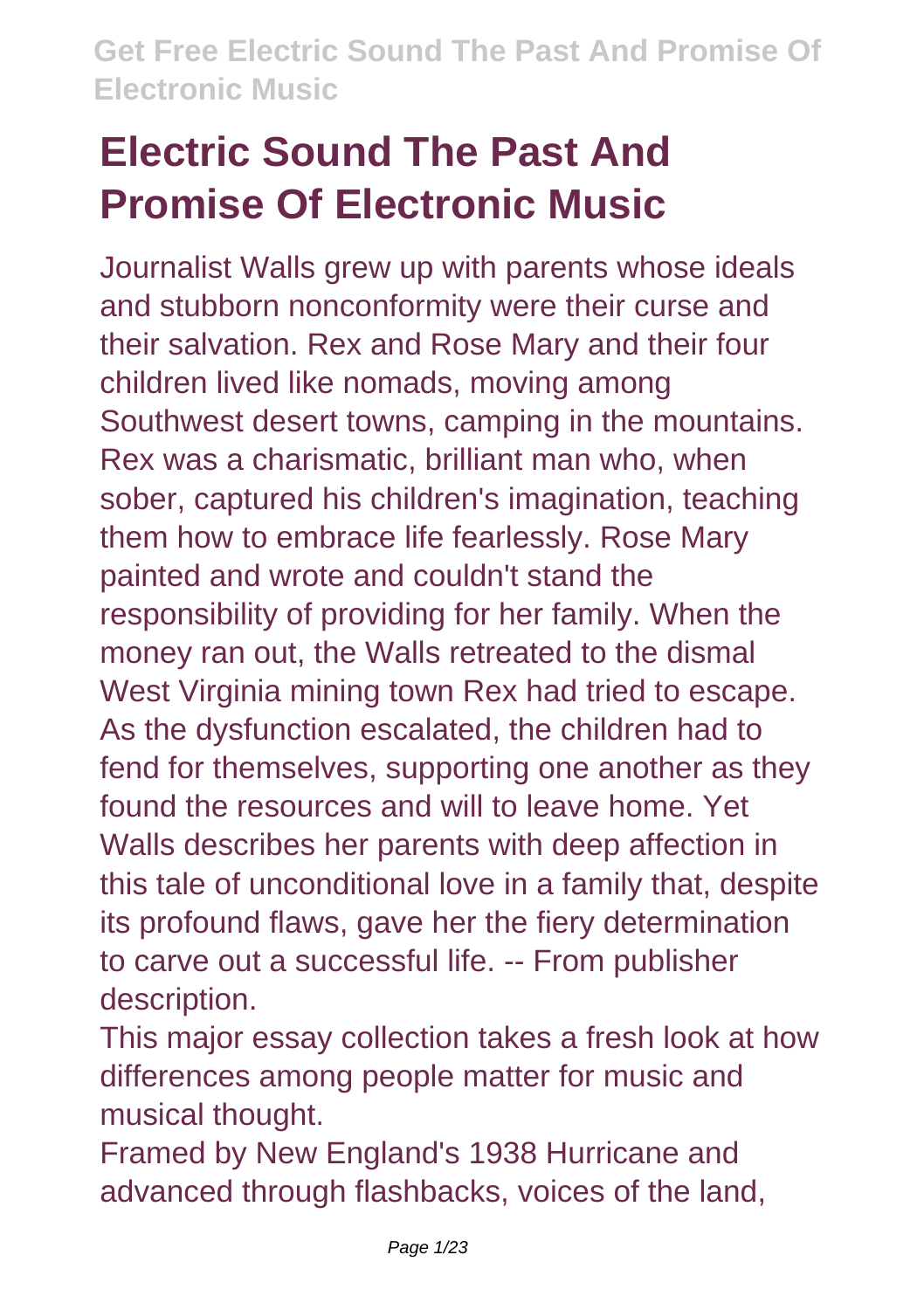and historical lore, this is the story of MacFarland, a Scots Highlander whose identity is altered by forced exiles. His story emerges in seventeenth-century Connecticut, the era of the Pequot War between Pequots and English colonists in league with Mohegans. Like MacFarland, Sassacus and Uncas, the Pequot and Mohegan sachems, become "identities in exile." MacFarland is driven from Scotland to Guildford, southwest of London. Shortly after meeting the Puritan Roger Williams, MacFarland emigrates to Massachusetts Bay Colony, then to the Connecticut shoreline, where he befriends a Quinnipiac family and later the two sachems, as well as the commander of Fort Saybrook. Through the Pequot War, MacFarland is forced to decide where his loyalties reside. Ultimately, he finds himself estranged anew and embarks on a "journey-quest" northward along the Connecticut River and disappears, lost in this final exile. As inspired by psychologist Erik Erikson's notion of a lifelong series of "identity crises," MacFarland must assume new identities as he endures his exiles. His exiles reflect our search for our own place between "civilization" and "wilderness" - and beyond.

The role of popular music is widely recognized in giving voice to radical political views, the plight of the oppressed, and the desire for social change. Avantgarde music, by contrast, is often thought to prioritize Page  $2/23$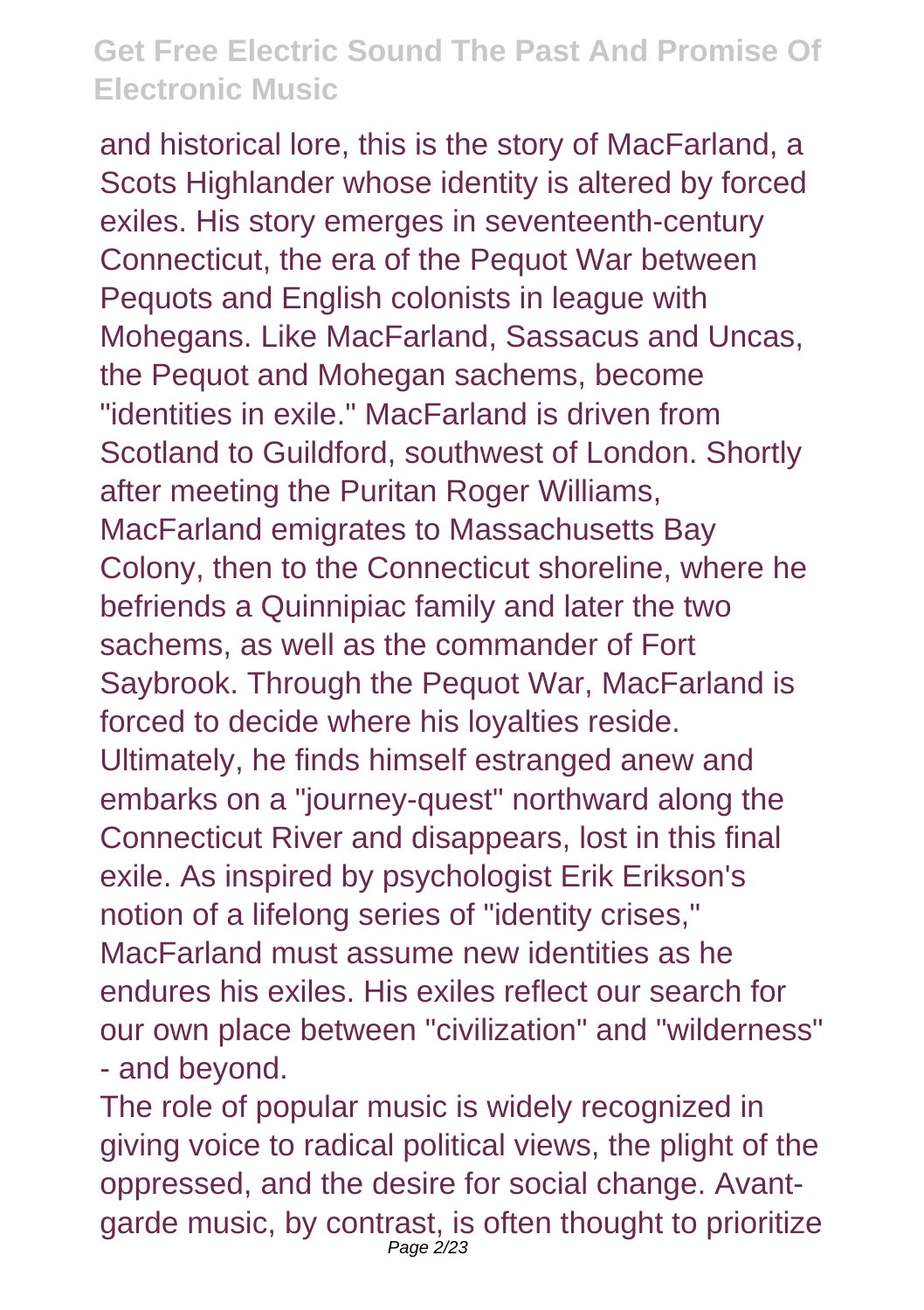the pursuit of new technical or conceptual territory over issues of human and social concern. Yet throughout the activist 1960s, many avant-garde musicians were convinced that aesthetic experiment and social progressiveness made natural bedfellows. Intensely involved in the era's social and political upheavals, they often sought to reflect this engagement in their music. Yet how could avantgarde musicians make a meaningful contribution to social change if their music remained the preserve of a tiny, initiated clique? In answer, Sound Commitments, examines the encounter of avantgarde music and "the Sixties" across a range of genres, aesthetic positions and geographical locations. Through music for the concert hall, tape and electronic music, jazz and improvisation, participatory "events," performance art, and experimental popular music, the essays in this volume explore developments in the United States, France, West Germany, Italy, the Netherlands, the Soviet Union, Japan and parts of the "Third World," delving into the deep richness of avant-garde musicians' response to the decade's defining cultural shifts. Featuring new archival research and/or interviews with significant figures of the period in each chapter, Sound Commitments will appeal to researchers and advanced students in the fields of post-war music, cultures of the 1960s, and the avantgarde, as well as to an informed general readership. Page 3/23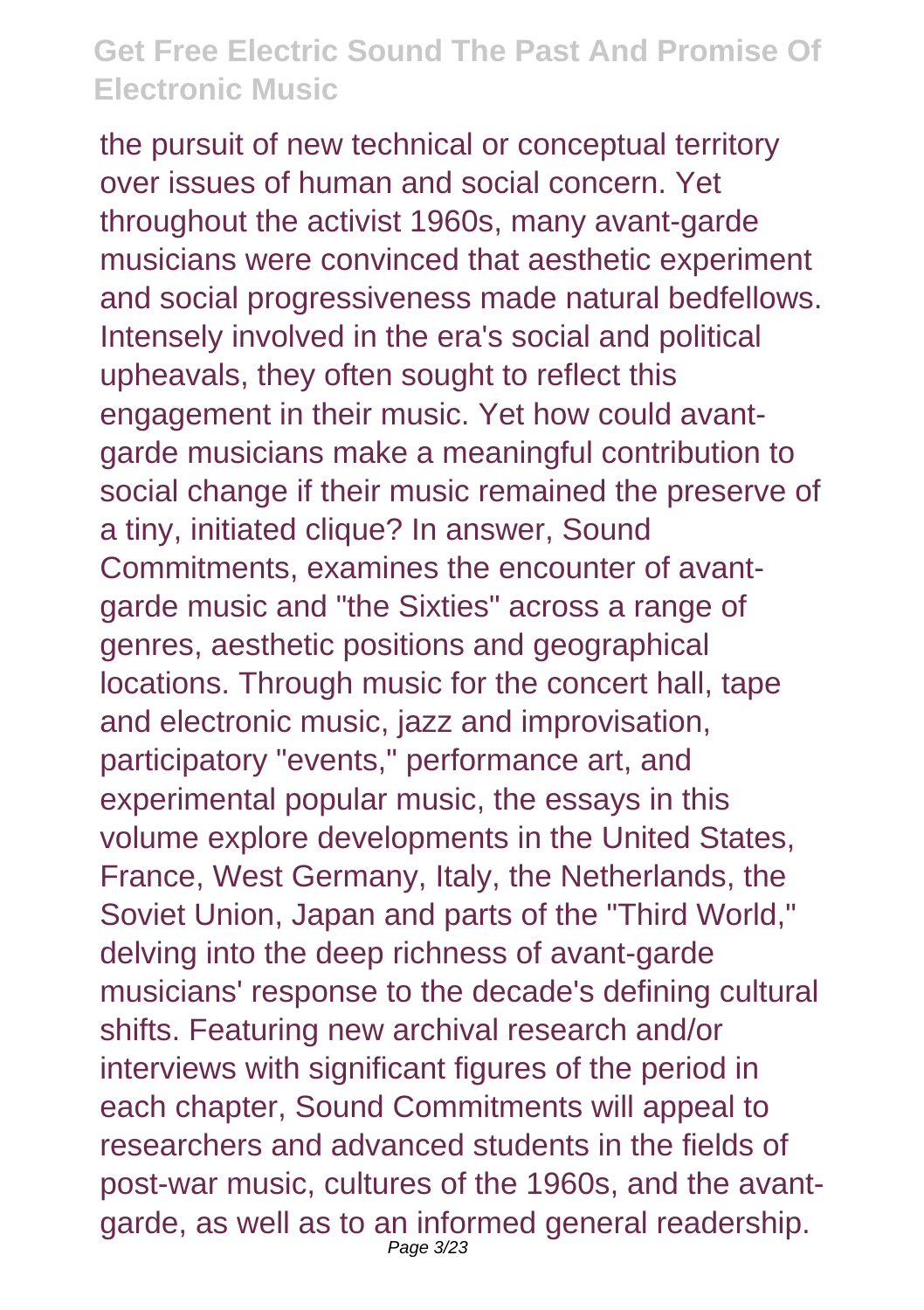The International Gesture Workshop is an interdisciplinary event where researchers working on human gesture-based communication present advanced research currently inprogressandexchang eideasongestureacrossmultidisciplinaryscienti?cdisci plines. This workshop encompasses all fundamental aspects of gestural studies in the ?eld of humancomputer interaction and simulation, including all multifaceted issues of m- elling, analysis and synthesis of human gesture, encompassing hand and body gestures andfacial expressions. A focusof these eventsis a sharedinterest in usinggesturein the contextofsign languageanalysis,

understandingandsynthesis. Anotherstreamof int- est is the user-centric approach of considering gesture in multimodal human-computer interaction, in the framework of the integration of such interaction into the natural - vironment of users. In addition to welcoming submission of work by established searchers, it is the tradition of the GW series of workshops to encourage submission of student work at various stages of completion, enabling a broader dissemination of ?nished or on-going novel work and the exchangeof experiences in a multidisciplinary environment. Gesture Workshop 2007 (GW 2007) was the 7th European Gesture Workshop in the GW series initiated in 1996. Since that date, the Gesture Workshops have been held roughly every second year, with fully reviewed proceedings typically Page 4/23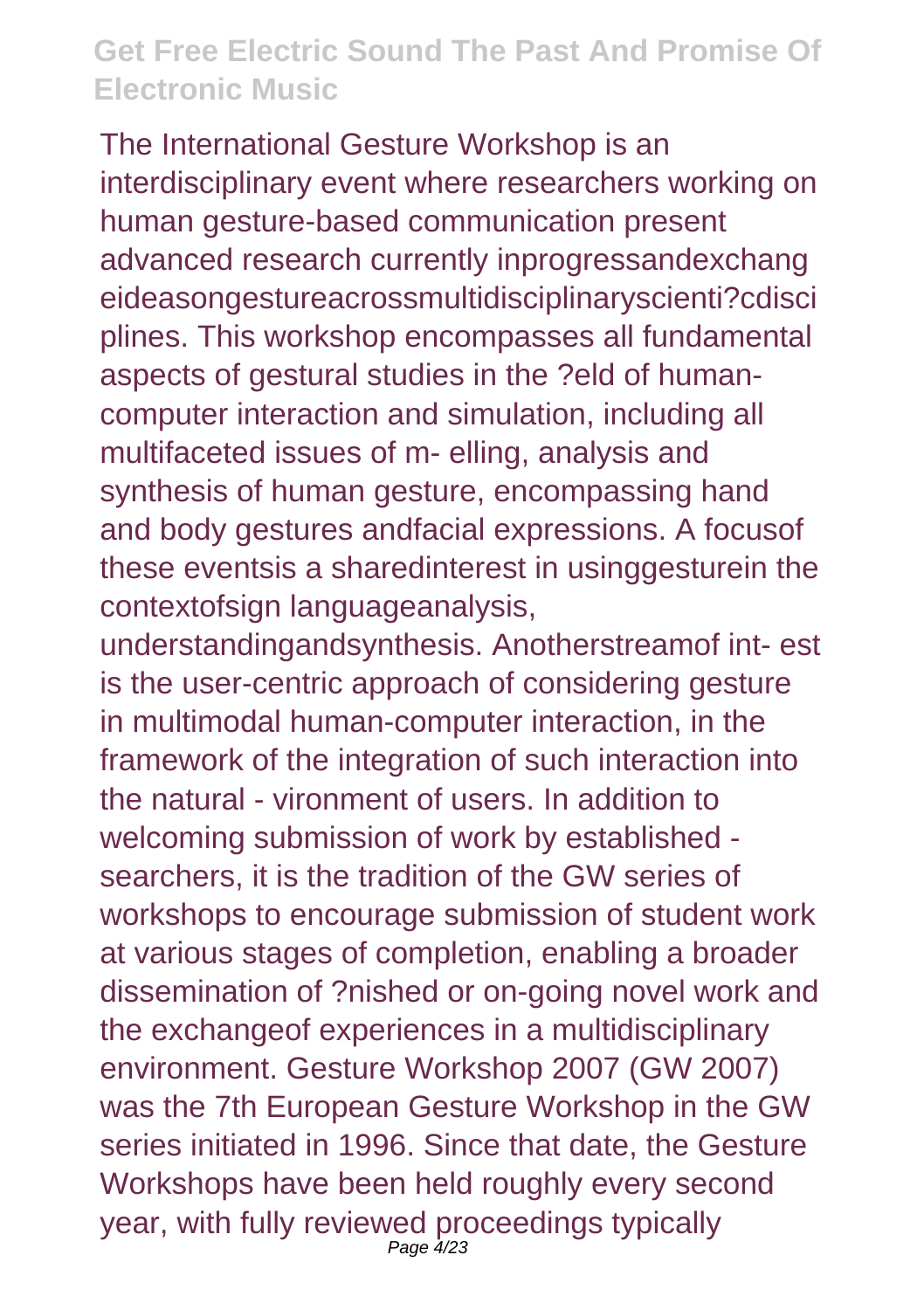published by Springer. GW 2007 was organized by ADETTI at ISCTE-Lisbon University - stitute, during May 23-25, 2007. In GW 2007, from the 53 contributions that were received, 15 high-quality full papers were accepted, along with 16 short papers and 10 posters and demos, showing on-going promising gesture research. Two brilliant keynote speakers honored the event with their presentations. Armed only with turntables, a mixer and a pile of records, hip-hop DJs and turntable musicians have changed the face of music. However, whilst hip-hop has long been recognised as an influential popular culture both culturally and sociologically, hip-hop music is rarely taken seriously as an artistic genre. Hip-Hop Turntablism, Creativity and Collaboration values hip-hop music as worthy of musicological attention and offers a new approach to its study, focusing on the music itself and providing a new framework to examine not only the musical product, but also the creative process through which it was created. Based on ten years of research among turntablist communities, this is the first book to explore the creative and collaborative processes of groups of DJs working together as hip-hop turntable teams. Focusing on a variety of subjects - from the history of turntable experimentation and the development of innovative sound manipulation techniques, to turntable team formation, collective creation and an analysis of team routines - Sophy Page 5/23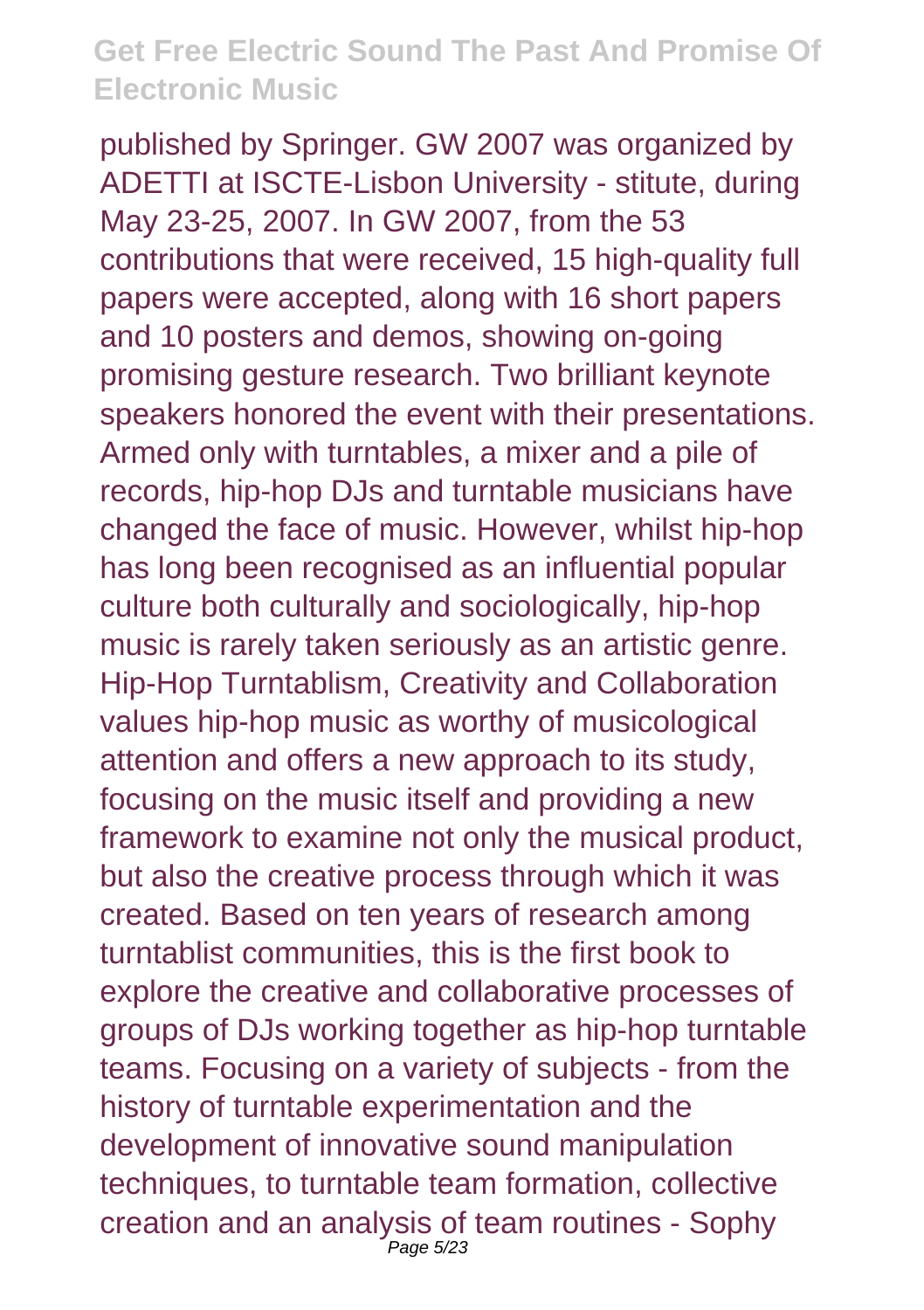Smith examines how turntable teams have developed new ways of composing music, and defines characteristics of team routines in both the process and the final artistic product. Relevant to anyone interested in turntable music or innovative music generally, this book also includes a new turntable notation system and methodology for the analysis of turntable compositions, covering aspects such as material, manipulation techniques and structure as well as the roles of individual musicians. Doing Research in Sound Design gathers chapters on the wide range of research methodologies used in sound design. Editor Michael Filimowicz and a diverse group of contributors provide an overview of cross-disciplinary inquiry into sound design that transcends discursive and practical divides. The book covers Qualitative, Quantitative and Mixed Methods inquiry. For those new to sound design research, each chapter covers specific research methods that can be utilized directly in order to begin to integrate the methodology into their practice. More experienced researchers will find the scope of topics comprehensive and rich in ideas for new lines of inquiry. Students and teachers in sound design graduate programs, industry-based R&D experts and audio professionals will find the volume to be a useful guide in developing their skills of inquiry into sound design for any particular application area. Containing extensive artwork serving as Page 6/23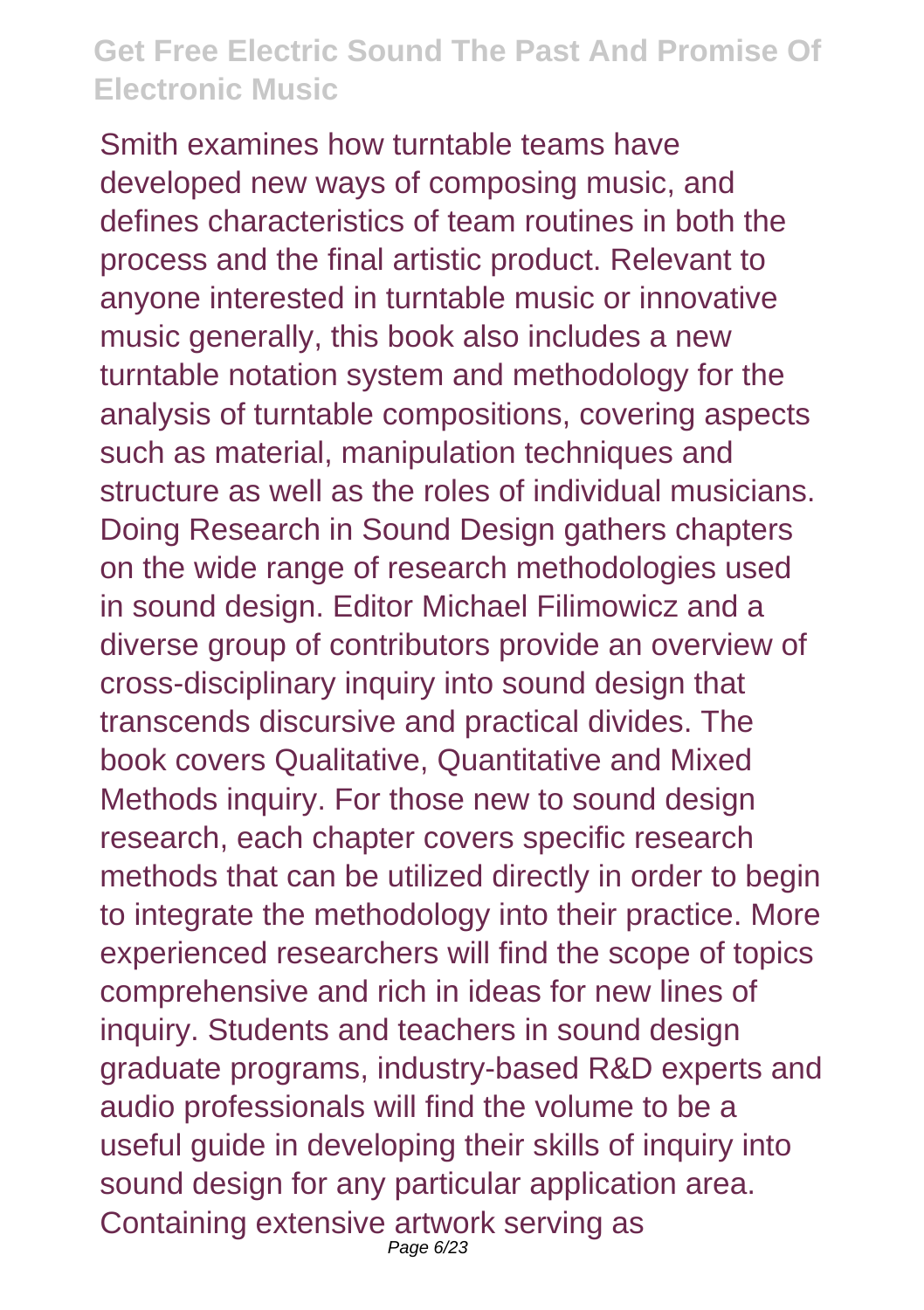demonstration, as well as a DVD with sound and video clips, this collection of essays on electroacoustic music explores the creative possibilities to be found in various forms of musical analysis. Taking pitch, duration, intensity, and timbre as the four basic elements of music, the authors discuss electroacoustic works and examine: \* the applications of neumes \* contemporary staff notation \* sound orchestra and score files \* time-domain representations \* spectrograms. Taking into consideration both the positive aspects (preservation of the abstract) and negative aspects (creative limitation) of these analytical methods, the authors have created a useful resource for students of electroacoustic music.

Electric Sounds brings to vivid life an era when innovations in the production, recording, and transmission of sound revolutionized a number of different media, especially the radio, the phonograph, and the cinema. The 1920s and 1930s marked some of the most important developments in the history of the American mass media: the film industry's conversion to synchronous sound, the rise of radio networks and advertising-supported broadcasting, the establishment of a federal regulatory framework on which U.S.

communications policy continues to be based, the development of several powerful media conglomerates, and the birth of a new acoustic commodity in which a single story, song, or other product was made available to consumers in multiple media forms and formats. But what role would this new media play in society? Celebrants saw an opportunity for educational and cultural uplift; critics feared the degradation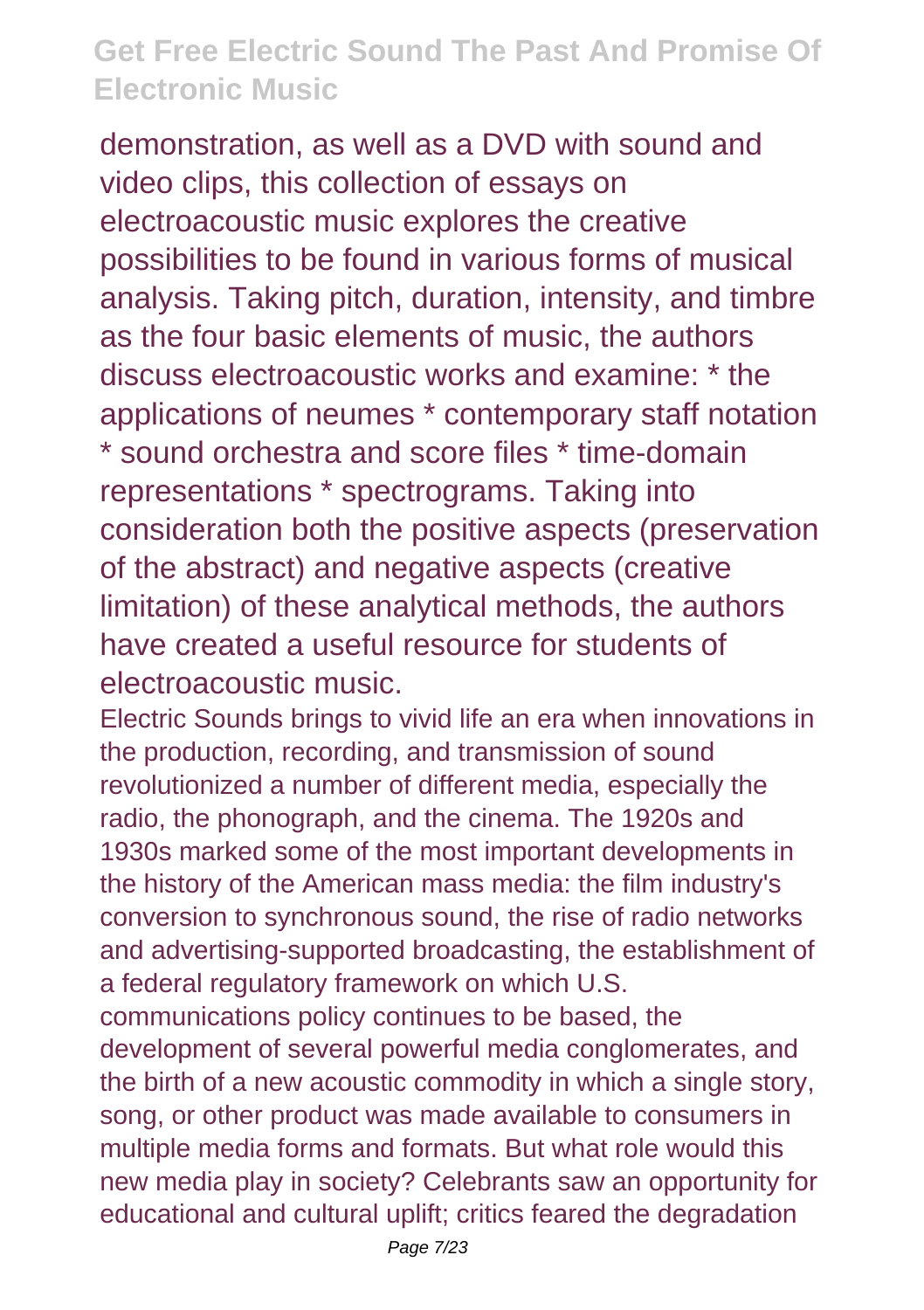of the standards of public taste. Some believed acoustic media would fulfill the promise of participatory democracy by better informing the public, while others saw an opportunity for manipulation. The innovations of this period prompted not only a restructuring and consolidation of corporate mass media interests and a shift in the conventions and patterns of media consumption but also a renegotiation of the social functions assigned to mass media forms. Steve J. Wurtzler's impeccably researched history adds a new dimension to the study of sound media, proving that the ultimate form technology takes is never predetermined. Rather, it is shaped by conflicting visions of technological possibility in economic, cultural, and political realms. Electric Sounds also illustrates the process through which technologies become media and the ways in which media are integrated into American life. The practices and perception of music creation have evolved with the cultural, social and technological contexts of music and musicians. But musical authorship, in its many technical and aesthetic modes, remains an important component of music culture. Musicians are increasingly called on to share their experience in writing. However, cultural imperatives to account for composition as knowledge production and to make claims for its uniqueness inhibit the development of discourse in both expert and public spheres. Internet pioneer Philip Agre observed a discourse deficit in artificial intelligence research and proposed a critical technical practice, a single disciplinary field with "one foot planted in the craft work of design and the other foot planted in the reflexive work of critique. … A critical technical practice rethinks its own premises, re-evaluates its own methods, and reconsiders its own concepts as a routine part of its daily work." This volume considers the potential for critical technical practice in the evolving situation of composition across a wide range of current practices. In seeking to tell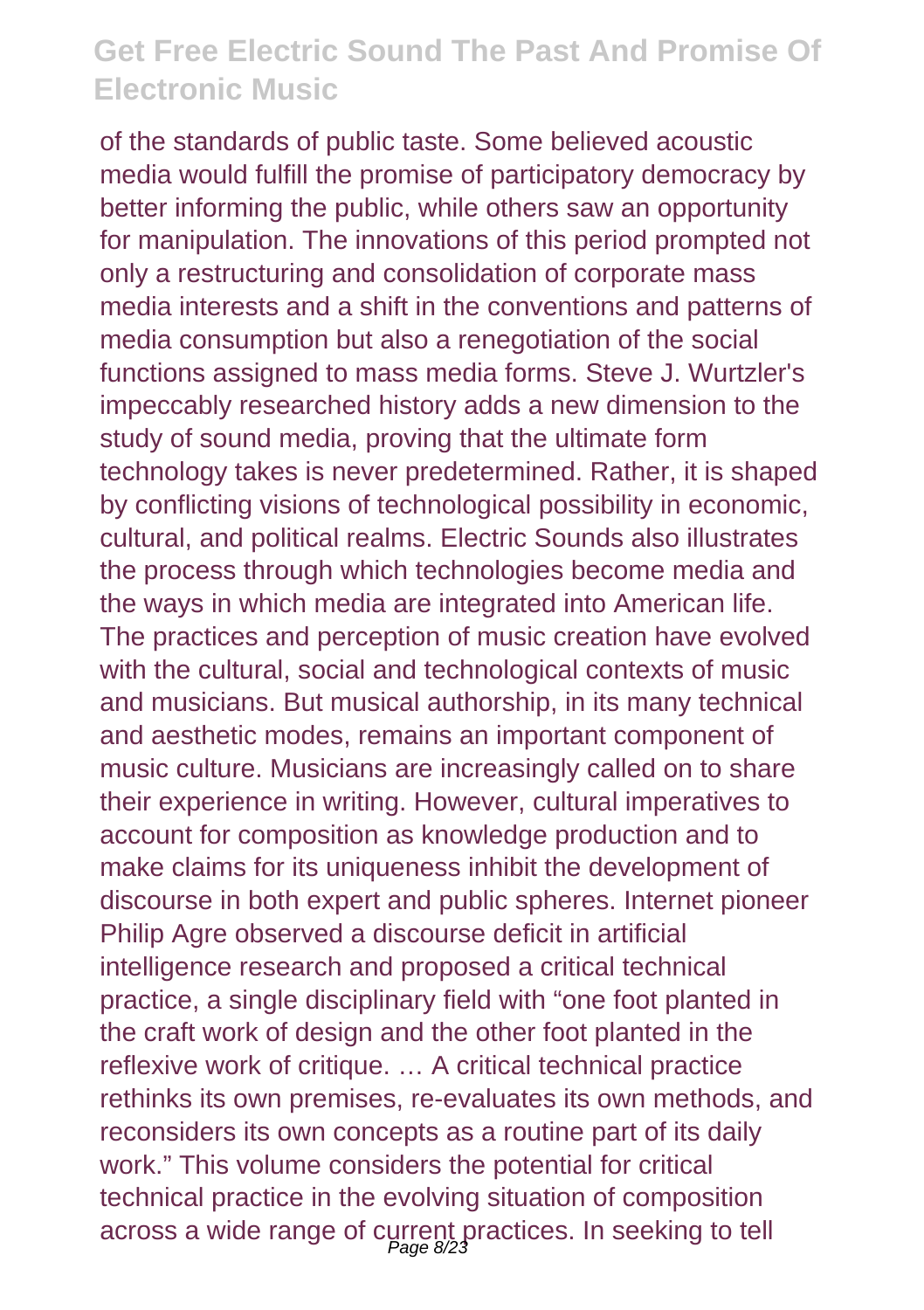more honest, useful stories of composition, it hopes to contribute to a new discourse around the creation of music. Singing the Body Electric explores the relationship between the human voice and technology, offering startling insights into the ways in which technological mediation affects our understanding of the voice, and more generally, the human body. From the phonautograph to magnetic tape and now to digital sampling, Miriama Young visits particular musical and literary works that define a century-and-a-half of recorded sound. She discusses the way in which the human voice is captured, transformed or synthesised through technology. This includes the sampled voice, the mechanical voice, the technologically modified voice, the pliable voice of the digital era, and the phenomenon by which humans mimic the sounding traits of the machine. The book draws from key electro-vocal works spanning a range of genres - from Luciano Berio's Thema: Omaggio a Joyce to Radiohead, from Alvin Lucier's I Am Sitting in a Room, to Björk, and from Pierre Henry's Variations on a Door and a Sigh to Christian Marclay's Maria Callas. In essence, this book transcends time and musical style to reflect on the way in which the machine transforms our experience of the voice. The chapters are interpolated by conversations with five composers who work creatively with the voice and technology: Trevor Wishart, Katharine Norman, Paul Lansky, Eduardo Miranda and Bora Yoon. This book is an interdisciplinary enterprise that combines music aesthetics and musical analysis with literature and philosophy.

"Hollywood Eden brings the lost humanity of the record business vividly back to life ... [Selvin's] style is blunt, unpretentious and brisk; he knows how to move things along entertainingly ... Songs about surfboards and convertibles had turned quaint, but in this book, their coolness is restored." — New York Times From surf music to hot-rod<br>Page 9/23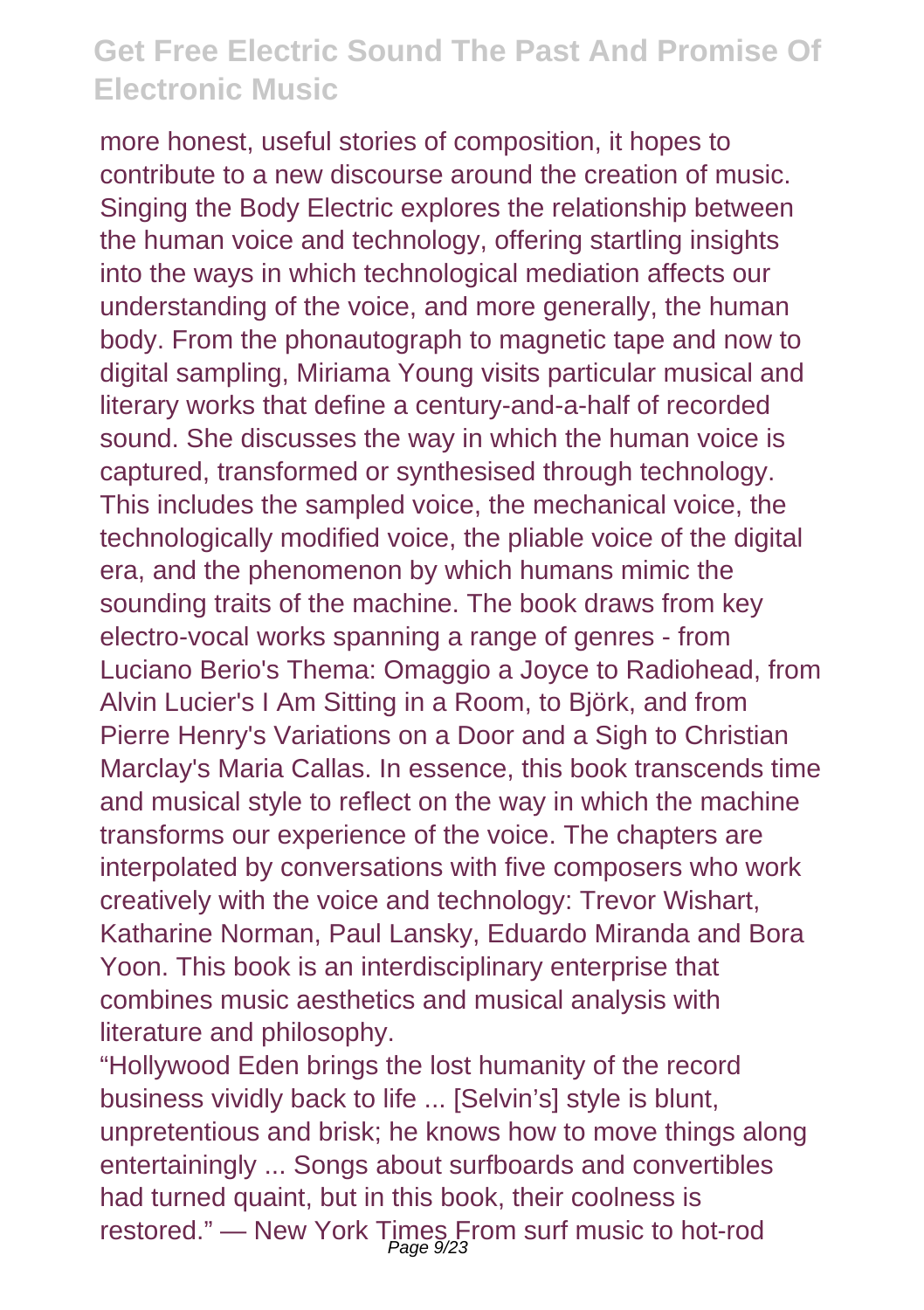records to the sunny pop of the Beach Boys, Jan & Dean, the Byrds, and the Mama's & the Papa's, Hollywood Eden captures the fresh blossom of a young generation who came together in the epic spring of the 1960s to invent the myth of the California Paradise. Central to the story is a group of sunkissed teens from the University High School class of 1959 a class that included Jan & Dean, Nancy Sinatra, and future members of the Beach Boys — who came of age in Los Angeles at the dawn of a new golden era when anything seemed possible. These were the people who invented the idea of modern California for the rest of the world. But their own private struggles belied the paradise portrayed in their music. What began as a light-hearted frolic under sunny skies ended up crashing down to earth just a few short but actionpacked years later as, one by one, each met their destinies head-on. A rock 'n' roll opera loaded with violence, deceit, intrigue, low comedy, and high drama, Hollywood Eden tells the story of a group of young artists and musicians who bumped heads, crashed cars, and ultimately flew too close to the sun.

Effective science teaching requires creativity, imagination, and innovation. In light of concerns about American science literacy, scientists and educators have struggled to teach this discipline more effectively. Science Teaching Reconsidered provides undergraduate science educators with a path to understanding students, accommodating their individual differences, and helping them grasp the methods--and the wonder--of science. What impact does teaching style have? How do I plan a course curriculum? How do I make lectures, classes, and laboratories more effective? How can I tell what students are thinking? Why don't they understand? This handbook provides productive approaches to these and other questions. Written by scientists who are also educators, the handbook offers suggestions for having a greater impact in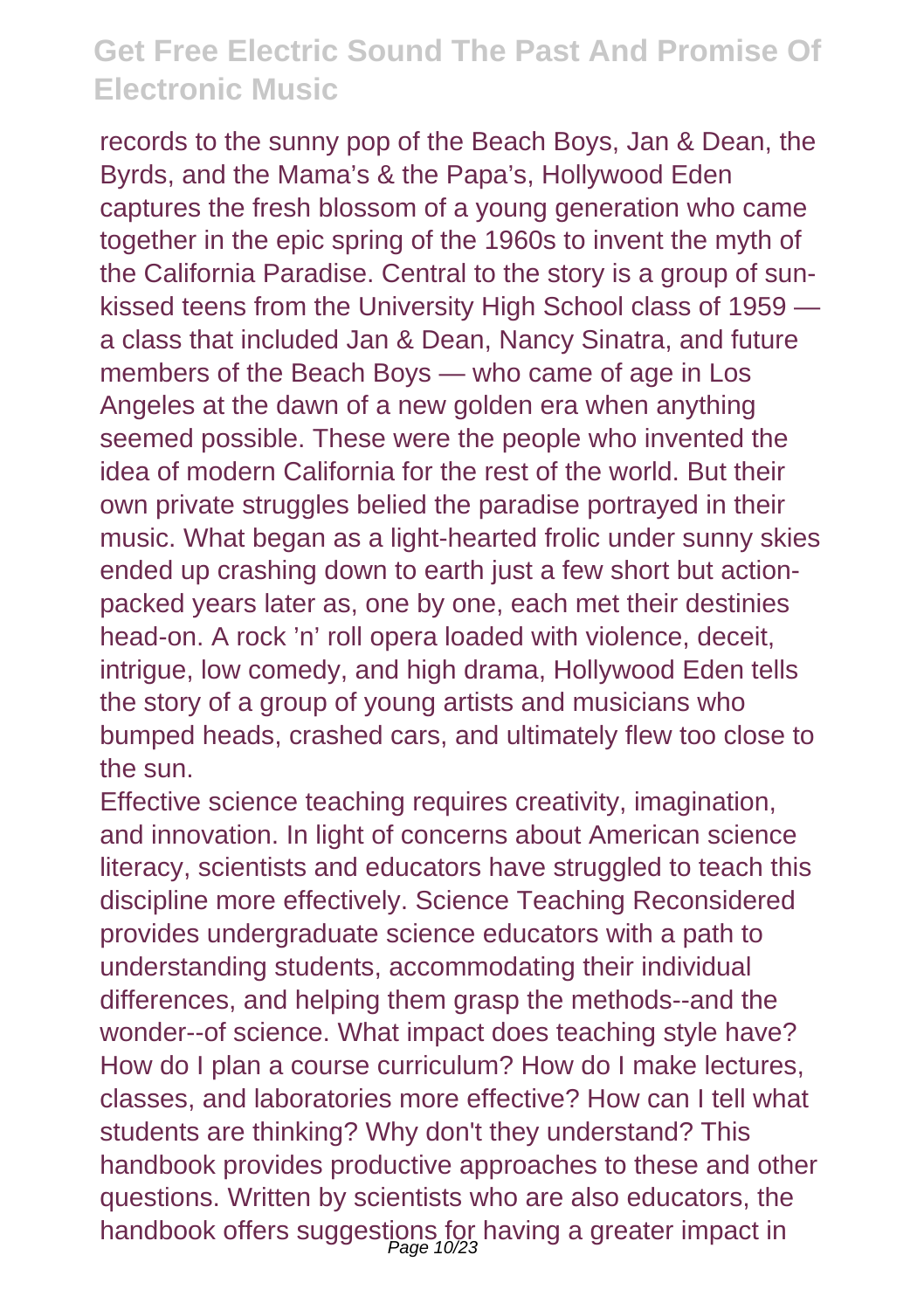the classroom and provides resources for further research. A journey through a land where Milo learns the importance of words and numbers provides a cure for his boredom. Drawing on recent ideas that explore new environments and the changing situations of composition and performance, Simon Emmerson provides a significant contribution to the study of contemporary music, bridging history, aesthetics and the ideas behind evolving performance practices. Whether created in a studio or performed on stage, how does electronic music reflect what is live and living? What is it to perform 'live' in the age of the laptop? Many performercomposers draw upon a 'library' of materials but others refuse to abandon traditionally 'created and structured' electroacoustic work. Lying behind this maelstrom of activity is the perennial relationship to 'theory', that is, ideas, principles and practices that somehow lie behind composers' and performers' actions. The relationship of the body performing to the spaces around has also undergone a revolution as the source of sound production has shifted to the loudspeaker. Emmerson considers these issues in the framework of our increasingly 'acousmatic' world in which we cannot see the source of the sounds we hear. This book is about the fundamentals of live sound engineering and is intended to supplement the curriculum for the online classes at the Production Institute (www.productioninstitute.com/students). Nonetheless, it will be invaluable for beginning sound engineers and technicians anywhere who seek to expand their knowledge of sound reinforcement on their own. Written with beginners and novices in churches and convention centers in mind, this book starts by teaching you professional terminology and the processes of creating production related documents used to communicate with other sound engineers, vendors and venues. Subjects such as Signal Path and AC (alternating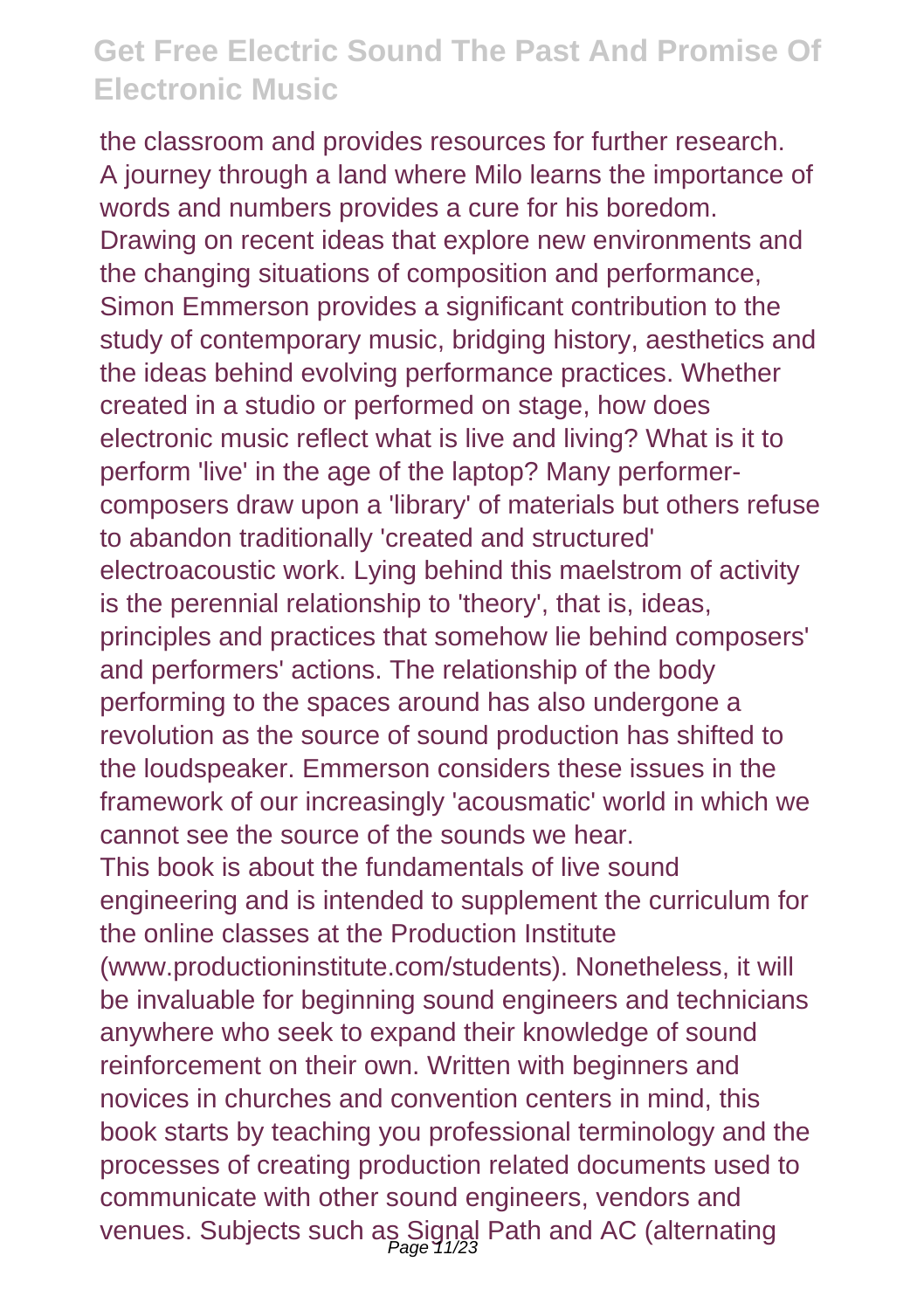current) power safety and distribution are closely examined. These two subjects are closely related to the buzzing, humming and other noise related phenomena that often plague sound reinforcement systems. Chapters include an indepth review of both analog and digital mixing consoles, their differences and similarities, and the gain structure fundamentals associated with the proper operation of either type of mixing console. Audio dynamic processors such as compressors, limiters and noise gates and their operation are explained in detail. Audio effects like delay and reverb are examined so that you can learn the basics of "sweetening" the mix to create larger and more emotive soundscapes and achieve studio-like outcomes in a live sound environment. Advanced mixing techniques, workflow, and the conventional wisdom used by professional audio engineers are explained so you don't have to spend years trying to figure out how these processes are achieved. Last but not least, a comprehensive review of acoustic feedback, and how to eliminate it from stage monitors and main speaker systems are detailed in a step by step process. This book will be especially helpful to volunteer audio techs in houses of worship, convention centers and venues of all types. It will bridge the gap between the on-the-job training that beginners receive and the knowledge and conventional wisdom that professional sound engineers employ in their daily routine. "For me, a truly compelling, fact-packed read all about how guitars are made, look, sound, and play. Atkinson admirably recounts a century of history, invention, and experimentation by experts and amateurs of a revolutionary instrument. Highly recommended for anyone who has a guitar, and for anyone who wants one."—KT Tunstall, singer-songwriter and guitarist "Atkinson has put a fantastically exhaustive amount of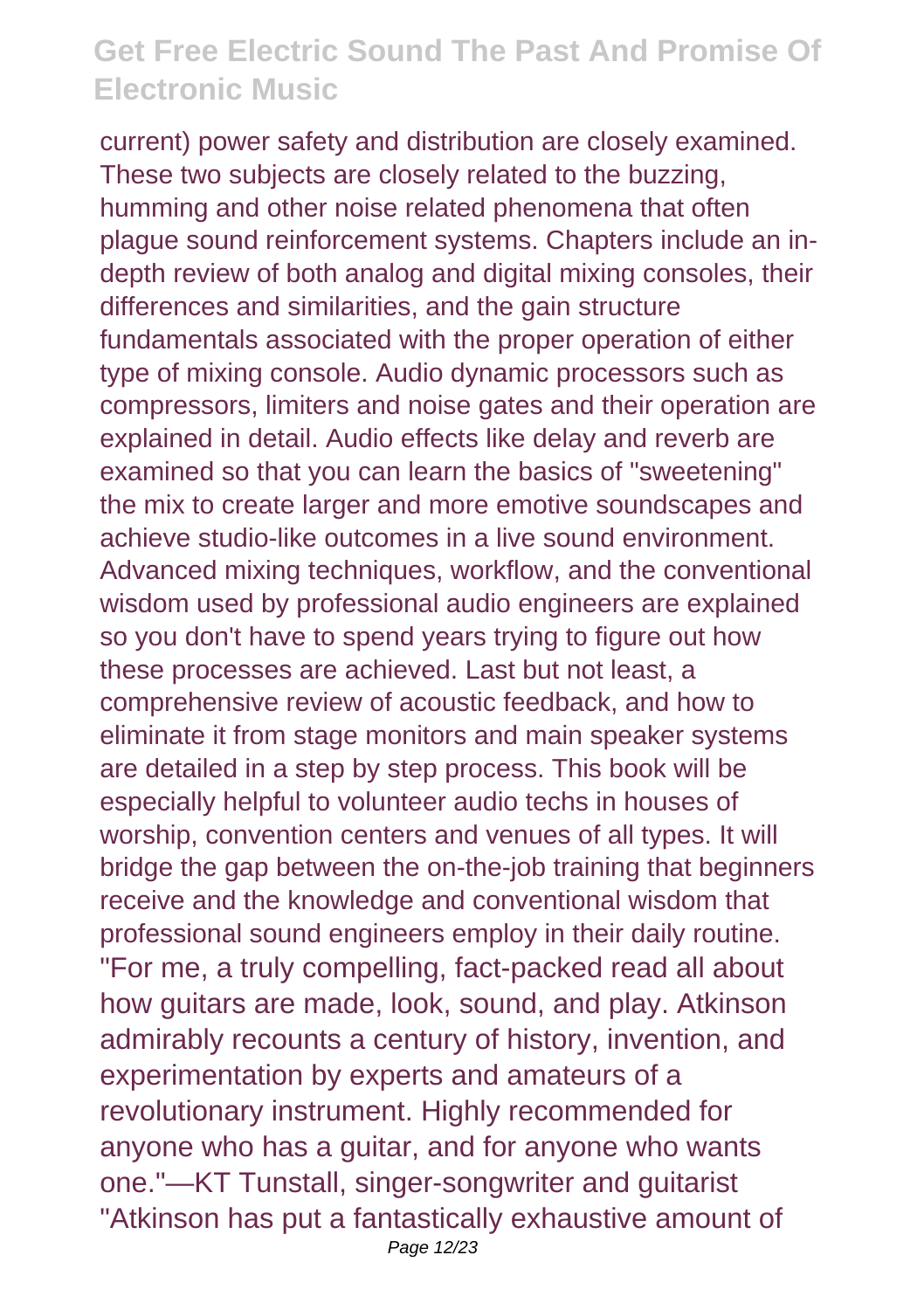work into this book for all of us global guitar nerds to enjoy. It's so much fun to dive into it full immersion, and glean everything from details on iconic artist guitars to strange inventions from creatives on the fringe!"—Jennifer Batten, guitarist (Michael Jackson, Jeff Beck) "A great resource for all guitar players, tinkerers, and enthusiasts. Atkinson's well-researched book provides essential and fascinating facts of this unique instrument's development over the course of more than a century."—Paul Brett, rock guitarist, journalist, guitar designer "Atkinson has dug deep into the history of the electric guitar to create a detailed view of the ways in which makers and musicians have tried—and in many cases succeeded—to move its design forward. This engaging new book will be required reading for anyone interested in the development of one of the most popular and revolutionary instruments ever created."—Tony Bacon, guitar historian and author An in-depth look at the invention and development of the electric guitar, this book explores how the electric guitar's design has changed and what its design over the years has meant for its sound. A heavily illustrated history with amps turned up to eleven, Amplified celebrates this beloved instrument and reveals how it has evolved through the experiments of amateur makers and part-time tinkerers. Digging deep into archives and featuring new interviews with makers and players, it will find admirers in all shredders, luthiers, and fans of electric sound. The universally acclaimed and award-winning Oxford History of Western Music is the eminent musicologist Richard Taruskin's provocative, erudite telling of the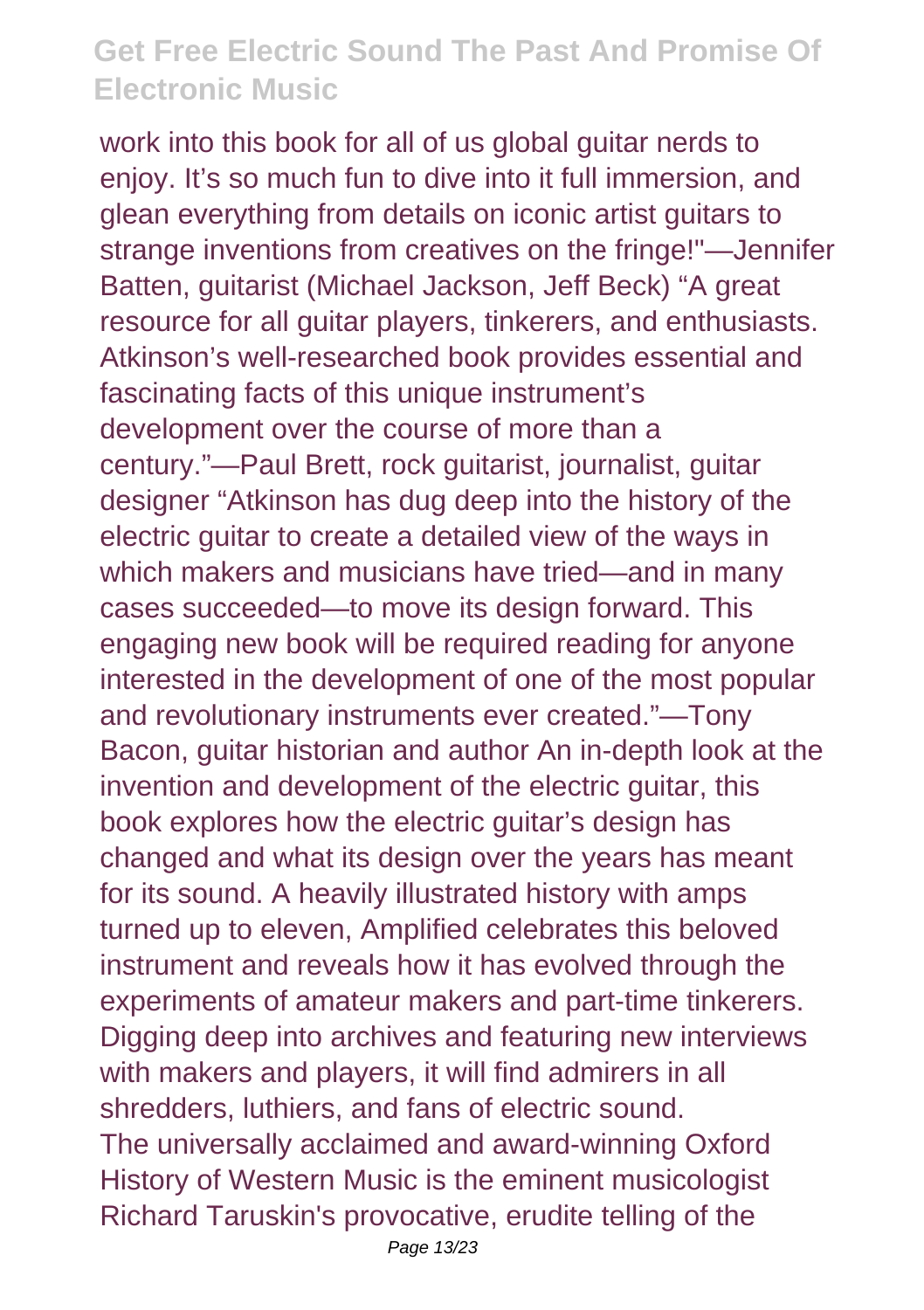story of Western music from its earliest days to the present. Each book in this superlative five-volume set illuminates-through a representative sampling of masterworks-the themes, styles, and currents that give shape and direction to a significant period in the history of Western music. Music in the Late Twentieth Century is the final installment of the set, covering the years from the end of World War II to the present. In these pages, Taruskin illuminates the great compositions of recent times, offering insightful analyses of works by Aaron Copland, John Cage, Milton Babbitt, Benjamin Britten, Steve Reich, and Philip Glass, among many others. He also looks at the impact of electronic music and computers, the rise of pop music and rock 'n' roll, the advent of postmodernism, and the contemporary music of Laurie Anderson, John Zorn, and John Adams. Laced with brilliant observations, memorable musical analysis, and a panoramic sense of the interactions between history, culture, politics, art, literature, religion, and music, this book will be essential reading for anyone who wishes to understand this rich and diverse period. In twenty essays on subjects such as noise, acoustics, music, and silence, Keywords in Sound presents a definitive resource for sound studies, and a compelling argument for why studying sound matters. Each contributor details their keyword's intellectual history, outlines its role in cultural, social and political discourses, and suggests possibilities for further research. Keywords in Sound charts the philosophical debates and core problems in defining, classifying and conceptualizing sound, and sets new challenges for the development of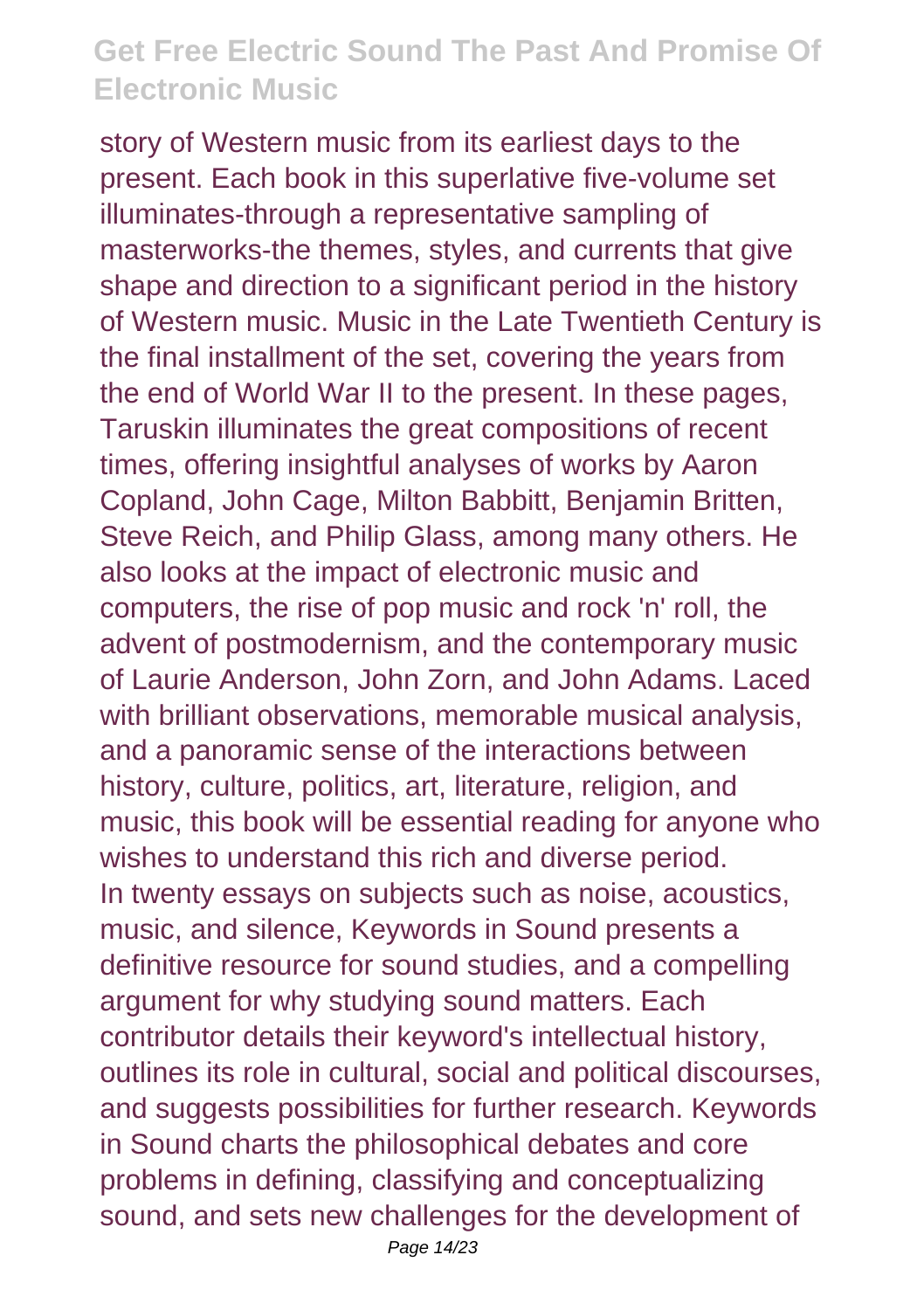sound studies. Contributors. Andrew Eisenberg, Veit Erlmann, Patrick Feaster, Steven Feld, Daniel Fisher, Stefan Helmreich, Charles Hirschkind, Deborah Kapchan, Mara Mills, John Mowitt, David Novak, Ana Maria Ochoa Gautier, Thomas Porcello, Tom Rice, Tara Rodgers, Matt Sakakeeny, David Samuels, Mark M. Smith, Benjamin Steege, Jonathan Sterne, Amanda Weidman

The groundbreaking Audio Culture: Readings in Modern Music maps the aural and discursive terrain of vanguard music today, highlighting the various rewirings of musical composition and performance that have taken place over the past few decades. The book explores the interconnections among such forms as minimalism, indeterminacy, musique concréte, free improvisation, experimental music, avant-rock, dub reggae, ambient music, hip hop, and techno via writings by philosophers, cultural theorists, and composers. This revised and expanded edition of Audio Culture contains twenty-five additional essays, including four newly-commissioned pieces. It includes writing by some of the most important musical thinkers of the past half-century, among them John Cage, Brian Eno, Ornette Coleman, Pauline Oliveros, Maryanne Amacher, Glenn Gould, Umberto Eco, Jacques Attali, Simon Reynolds, Eliane Radigue, David Toop, John Zorn, Karlheinz Stockhausen, and many others. Each essay has its own short introduction, helping readers place essays within musical, historical, and conceptual contexts. The volume concludes with a glossary, a timeline, and an extensive discography--back cover.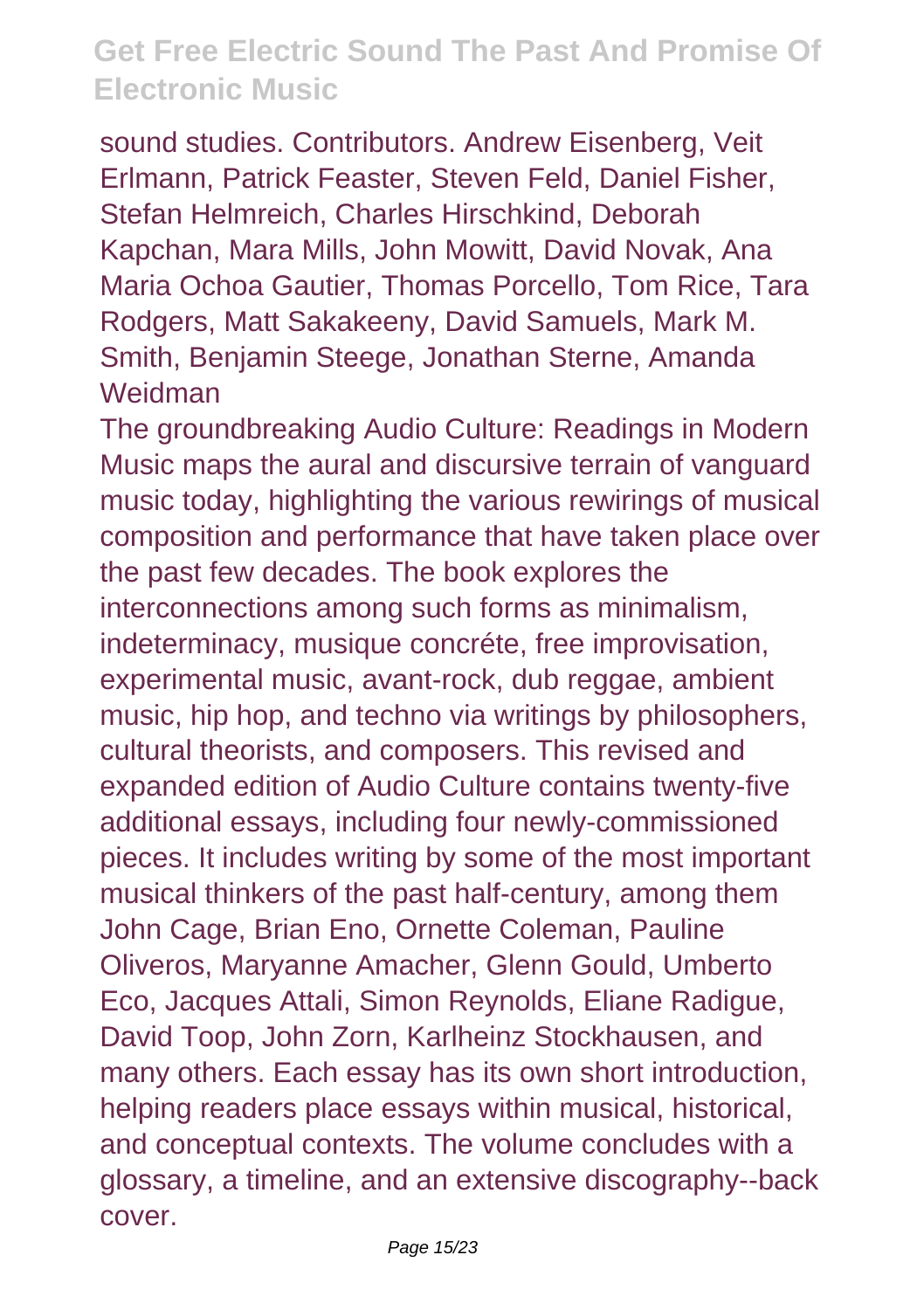During the twentieth century, electronic technology enabled the explosive development of new tools for the production, performance, dissemination and conservation of music. The era of the mechanical reproduction of music has, rather ironically, opened up new perspectives, which have contributed to the revitalisation of the performer's role and the concept of music as performance. This book examines questions related to music that cannot be set in conventional notation, reporting and reflecting on current research and creative practice primarily in live electronic music. It studies compositions for which the musical text is problematic, that is, non-existent, incomplete, insufficiently precise or transmitted in a nontraditional format. Thus, at the core of this project is an absence. The objects of study lack a reliably precise graphical representation of the work as the composer or the composer/performer conceived or imagined it. How do we compose, perform and study music that cannot be set in conventional notation? The authors of this book examine this problem from the complementary perspectives of the composer, the performer, the musical assistant, the audio engineer, the computer scientist and the musicologist.

The Japanese film director Akira Kurosawa, who died last year (1998) at the age of 88, has been internationally acclaimed as a giant of world cinema. This study provides an addition to both Kurosawa and Japanese film scholarship.

Reminded by the Instruments offers an in-depth look at the work of post-war avant-garde pianist and composer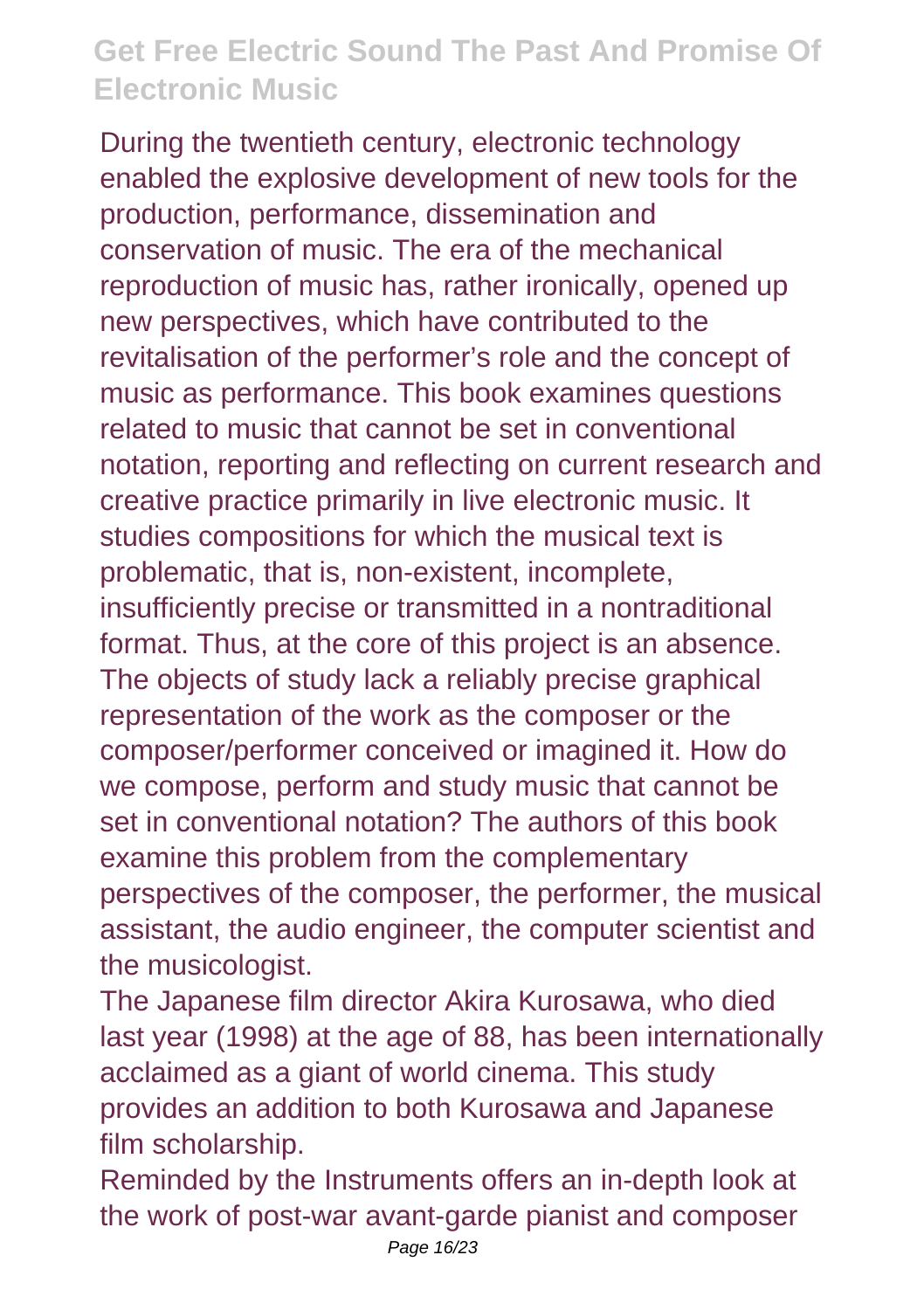David Tudor. Examining not only Tudor's pioneering work as a composer-performer but also his homemade modular instruments that radically altered electronic music, author You Nakai illuminates our understanding of the means of sound production in experimental music. Electronic and Experimental Music: Technology, Music, and Culture, Sixth Edition, presents an extensive history of electronic music—from its historical beginnings in the late nineteenth century to its everchanging present—recounting the musical ideas that arose in parallel with technological progress. In four parts, the author details the fundamentals of electronic music, its history, the major synthesizer innovators, and contemporary practices. This examination of the music's experimental roots covers the key composers, genres, and techniques used in analog and digital synthesis, including both art and popular music, Western and non-Western. NEW to this edition: A reorganized and revised chapter structure places technological advances within a historical framework Shorter chapters offer greater modularity and flexibility for instructors Discussions on the elements of sound, listening to electronic music, electronic music in the mainstream, Eurorack, and more An appendix of historically important electronic music studios around the globe Listening Guides throughout the book provide step-by-step annotations of key musical works, focusing the development of student listening skills. Featuring extensive revisions and expanded coverage, this sixth edition of Electronic and Experimental Music represents an comprehensive accounting of the technology, musical styles, and figures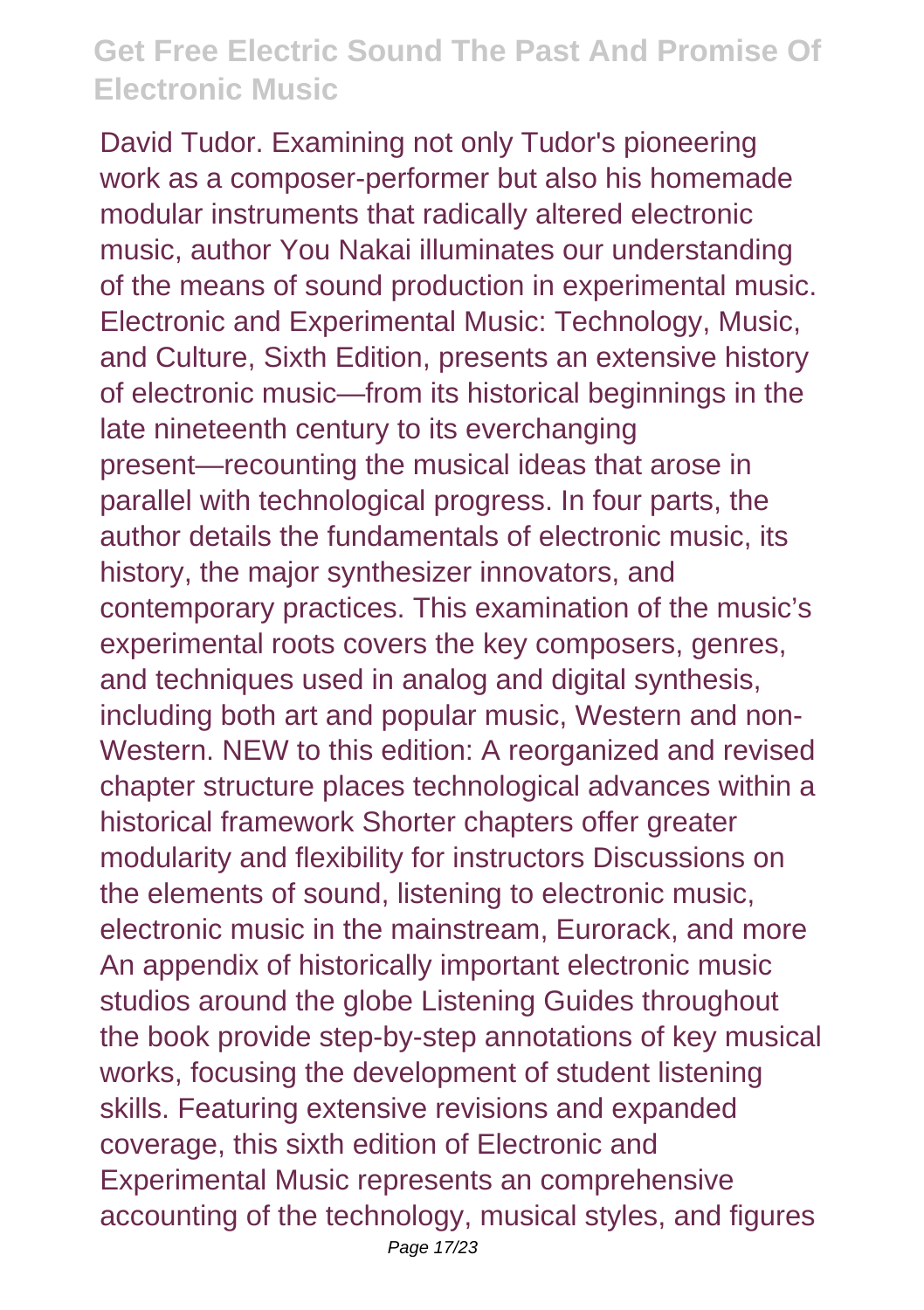associated with electronic music, highlighting the music's deep cultural impact.

Electric SoundThe Past and Promise of Electronic **MusicPearson** 

How did the introduction of recorded music affect the production, viewing experience, and global export of movies? In Movies, Songs, and Electric Sound, Charles O'Brien examines American and European musical films created circa 1930, when the world's sound-equipped theaters screened movies featuring recorded songs and filmmakers in the United States and Europe struggled to meet the artistic and technical challenges of sound production and distribution. The presence of singers in films exerted special pressures on film technique, lending a distinct look and sound to the films' musical sequences. Rather than advancing a film's plot, songs in these films were staged, filmed, and cut to facilitate the singer's engagement with her or his public. Through an examination of the export market for sound films in the early 1930s, when German and American companies used musical films as a vehicle for competing to control the world film trade, this book delineates a new transnational context for understanding the Hollywood musical. Combining archival research with the cinemetric analysis of hundreds of American, German, French, and British films made between 1927 and 1934, O'Brien provides the historical context necessary for making sense of the aesthetic impact of changes in film technology from the past to the present. Contemporary electronic music has splintered into numerous genres and subgenres, all of which share a concern with whether sound, in itself, bears meaning. Listening through the Noise considers how the experience of listening to electronic music constitutes a departure from the expectations that have long governed music listening in the West.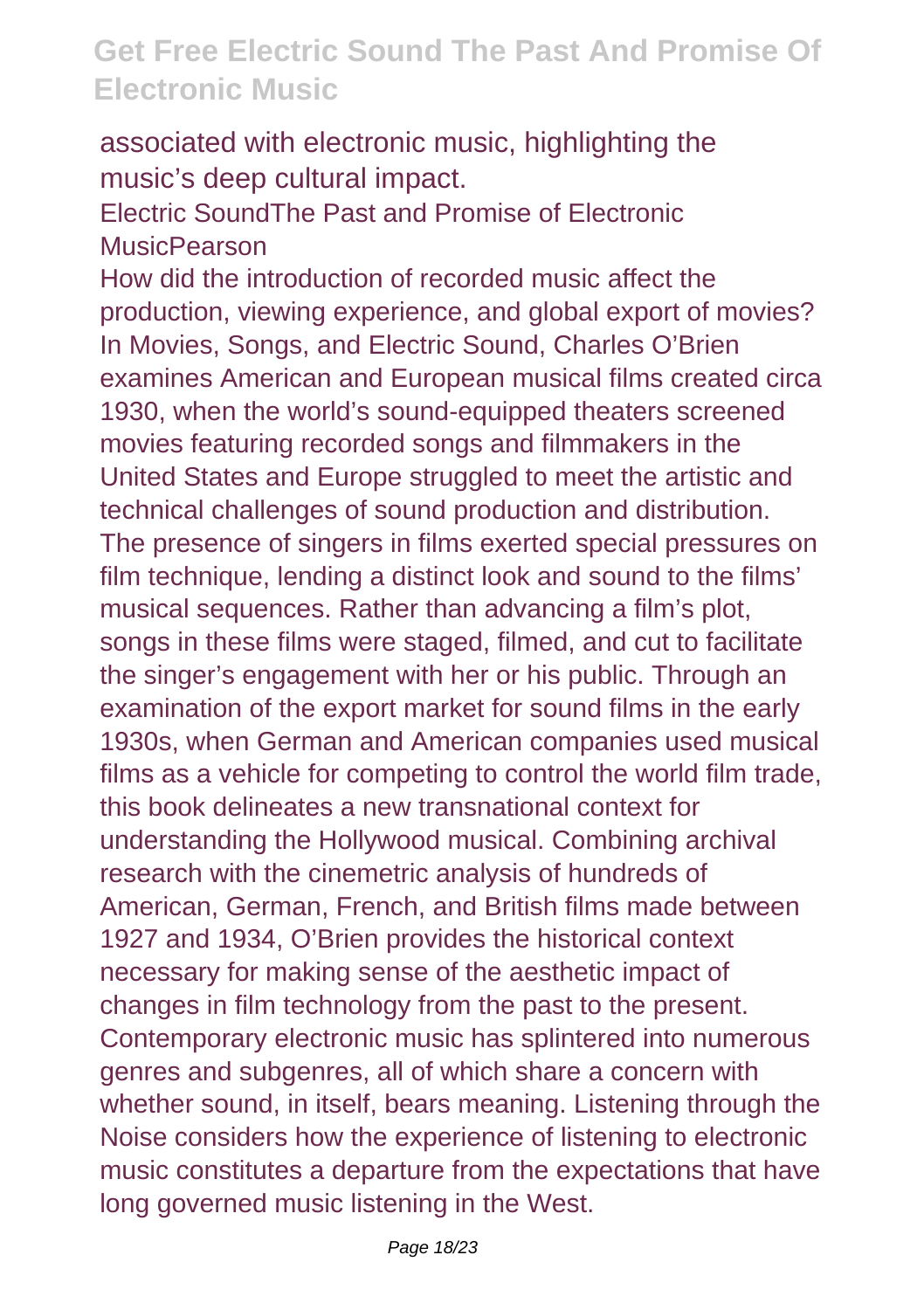Electronic music instruments weren't called synthesizers until the 1950s, but their lineage began in 1919 with Russian inventor Lev Sergeyevich Termen's development of the Etherphone, now known as the Theremin. From that point, synthesizers have undergone a remarkable evolution from prohibitively large mid-century models confined to university laboratories to the development of musical synthesis software that runs on tablet computers and portable media devices. Throughout its history, the synthesizer has always been at the forefront of technology for the arts. In The Synthesizer: A Comprehensive Guide to Understanding, Programming, Playing, and Recording the Ultimate Electronic Music Instrument, veteran music technology journalist, educator, and performer Mark Vail tells the complete story of the synthesizer: the origins of the many forms the instrument takes; crucial advancements in sound generation, musical control, and composition made with instruments that may have become best sellers or gone entirely unnoticed; and the basics and intricacies of acoustics and synthesized sound. Vail also describes how to successfully select, program, and play a synthesizer; what alternative controllers exist for creating electronic music; and how to stay focused and productive when faced with a room full of instruments. This one-stop reference guide on all things synthesizer also offers tips on encouraging creativity, layering sounds, performance, composing and recording for film and television, and much more.

Bringin together key theoretical texts from respected names in the field including Andre Bevin, Walter Benjamin and Vivian Sobchack, this book examines more than a century of writing on film and technology.

The author covers the development of the electronic musical instrument from Thaddeus Cahill's Telharmonium at the turn of the last century to the MIDI synthesizers of the 1990s.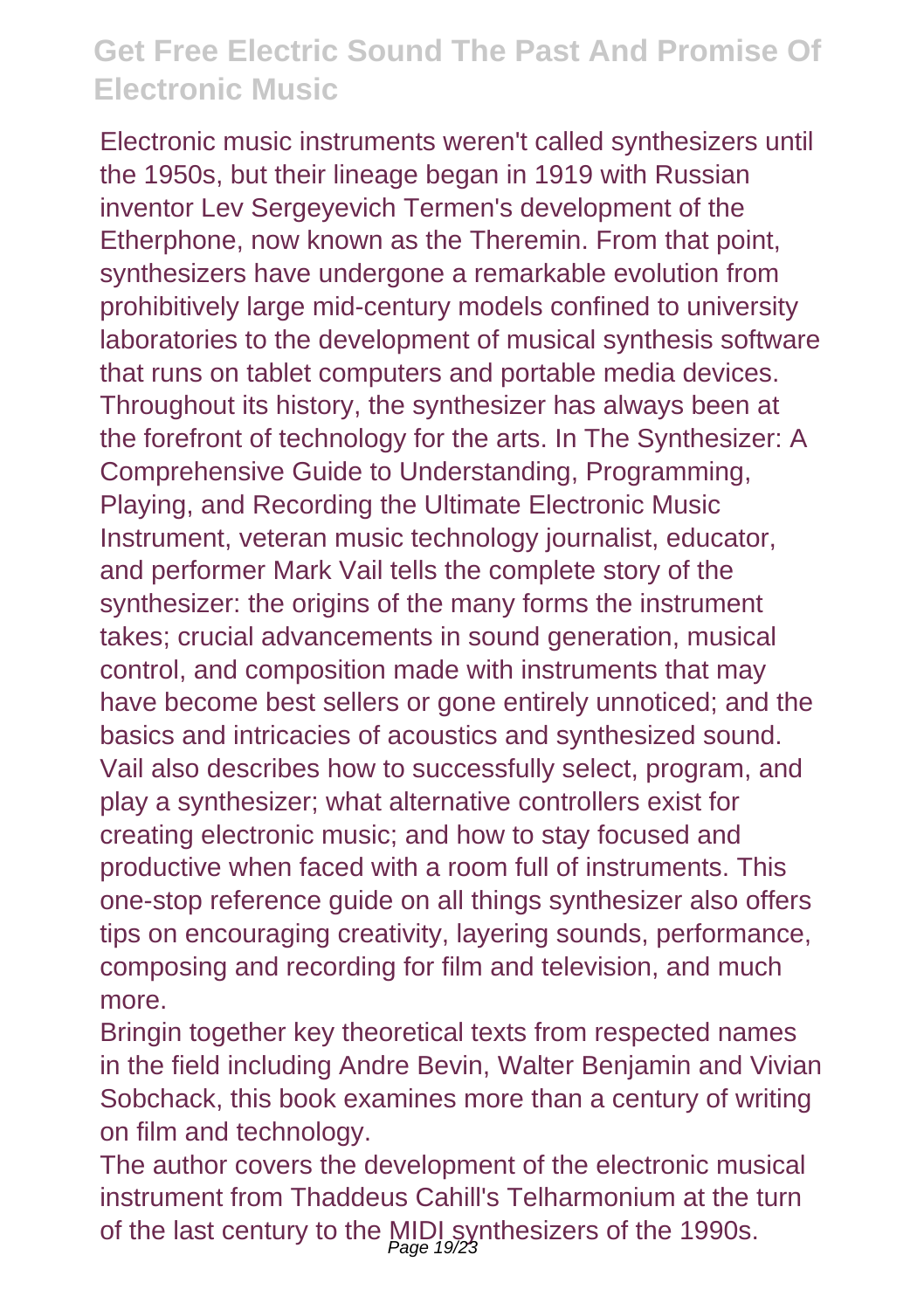#### --book cover.

Sex, drugs, & Rock'n Roll. Those are the immortal words, photographer, Ed Brockton hates. Those are the words his girlfriend, Evelyn Winthrop lives by. Set in Oxford, England in 1987, Ed and Evelyn are having problems with their relationship. He wants no reminders of her past and disregards her singing career. Evelyn on the other hand, a free-spirit, wants more out of her relationship with her boyfriend of six years. Not satisfied by her latest recording sessions for Hero's Requiem, Evelyn sets forth to make her music right and places her relationship with Ed on the back burner. Along the way, something from her past appears once more. It's something Ed never knew about and can't erase. Now, it's re-entered her life in a big way and delivers what Ed could never give her.

This text provides the most comprehensive analytical approach to post-tonal music available, from Impressionism to recent trends. It covers music from the early 1900s through the present day, with discussion of such movements as Minimalism and the Neoromanticism, and includes chapters on rhythm, form, electronic and computer music, and the roles of chance and choice in post-tonal music. Chapter-end exercises involve drills, analysis, composition, as well as several listening assignments.

In Off Key, Kay Dickinson offers a compelling study of how certain alliances of music and film are judged aesthetic failures. Based on a fascinating and wide-ranging body of filmmusic mismatches, and using contemporary reviews and histories of the turn to post-industrialization, the book expands the ways in which the union of the film and music businesses can be understood. Moving beyond the typical understanding of film music that privileges the score, Off Key also incorporates analyses of rock 'n' roll movies, composer biopics, and pop singers crossing over into acting. By doing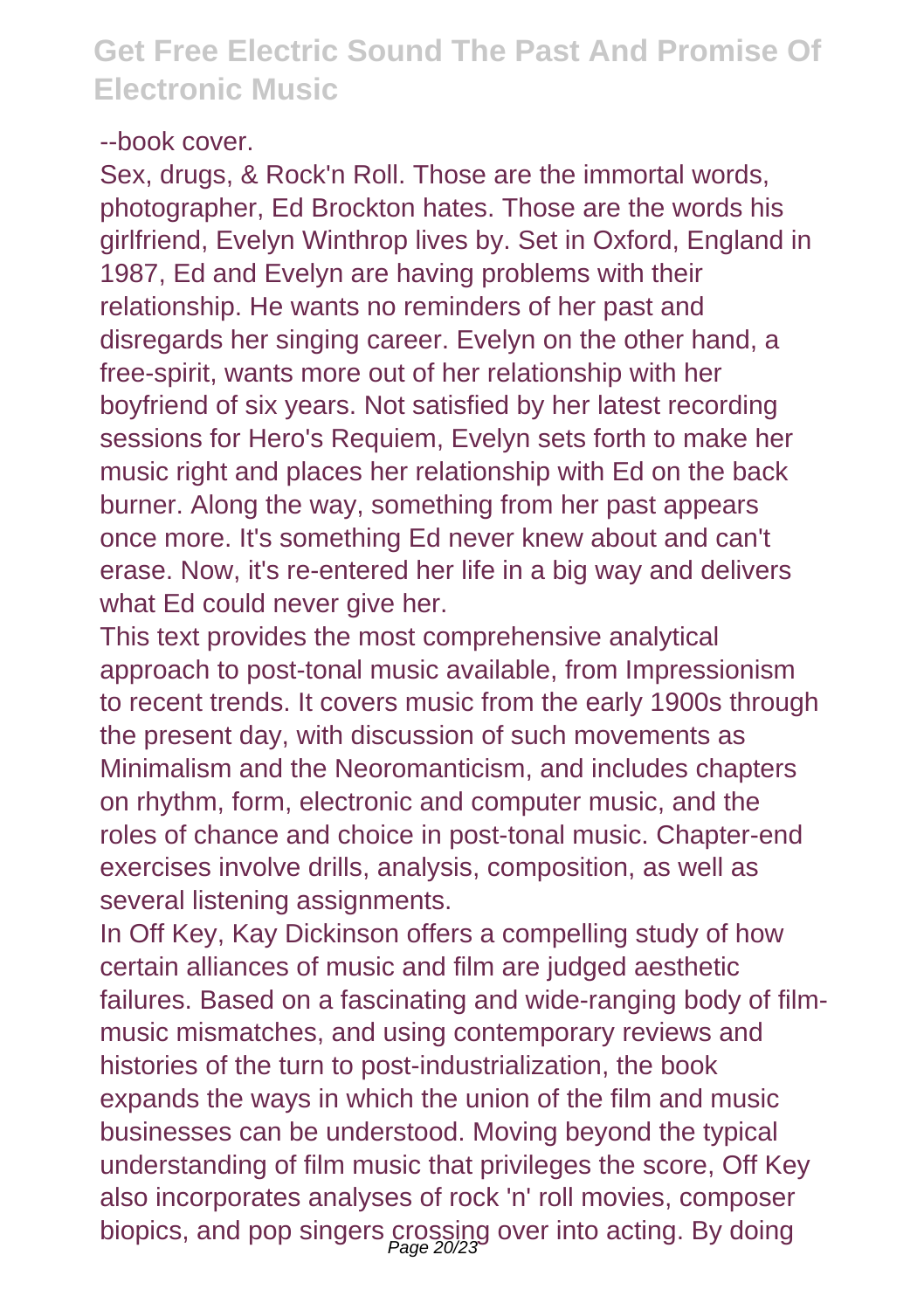this, it provides a fuller picture of how two successful entertainment sectors have sought out synergistic strategies, ones whose alleged "failures" have much to tell about the labor practices of the creative industries, as well as our own relationship to them and to work itself. A provocative and politically-conscious look at music-image relations, Off Key will appeal to students and scholars of film music, cinema studies, media studies, cultural studies, and labor history. The 1920s and 1930s marked some of the most important developments in the history of the American mass media: the film industry's conversion to synchronous sound, the rise of radio networks and advertising-supported broadcasting, the establishment of a federal regulatory framework, and the birth of a new acoustic commodity in which consumers accessed stories, songs, and other products through multiple media formats. The innovations of this period not only restructured and consolidated corporate mass media interests while shifting the conventions of media consumption. They renegotiated the social functions assigned to mass media forms. In this impeccably researched history, Steve J. Wurtzler grasps the full story of sounds media, proving that the ultimate form technology takes is never predetermined but shaped by conflicting visions of technological possibility in economic, cultural, and political realms.

In Western Civilization Mathematics and Music have a long and interesting history in common, with several interactions, traditionally associated with the name of Pythagoras but also with a significant number of other mathematicians, like Leibniz, for instance. Mathematical models can be found for almost all levels of musical activities from composition to sound production by traditional instruments or by digital means. Modern music theory has been incorporating more and more mathematical content during the last decades. This book offers a journey into recent work relating music and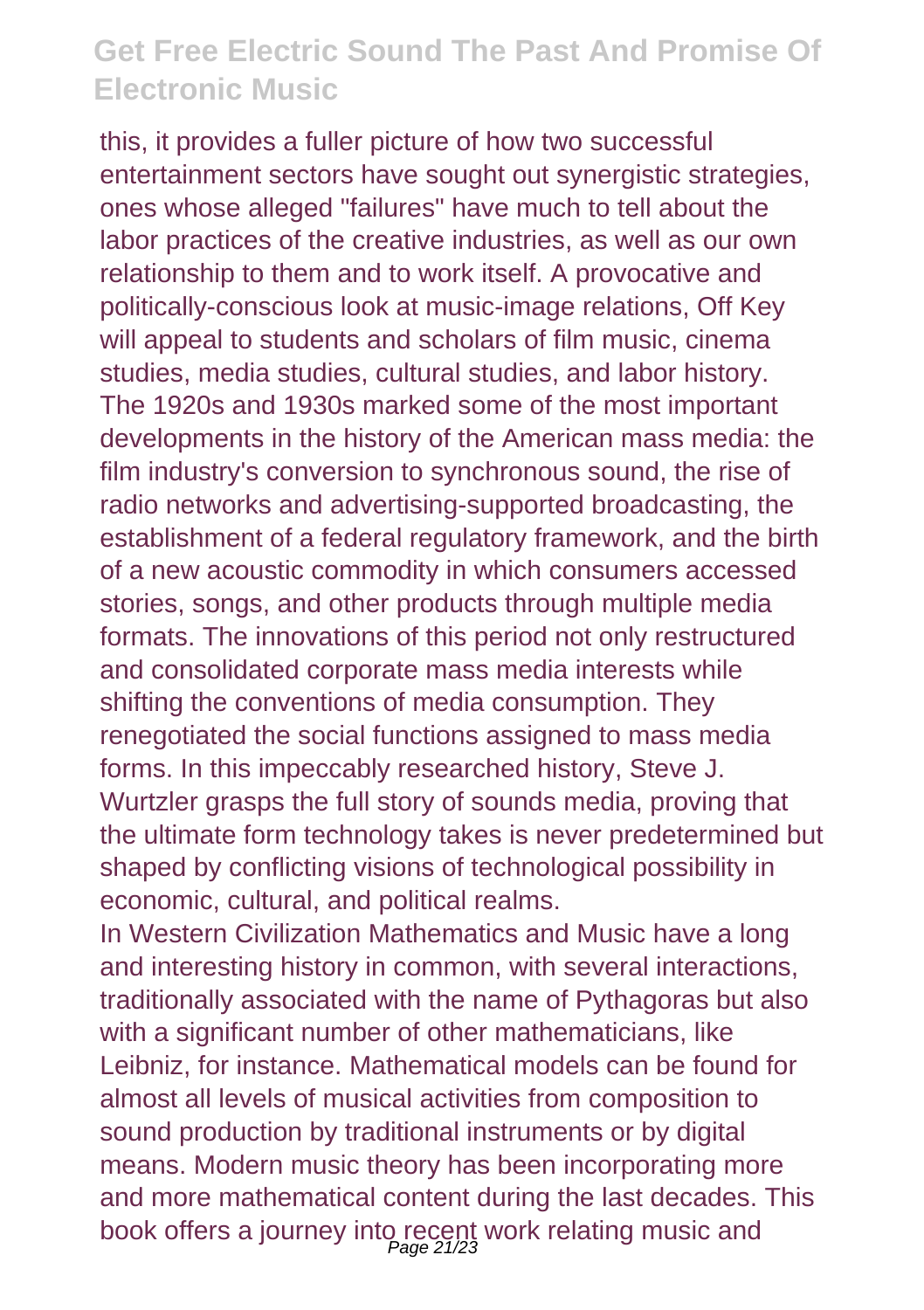mathematics. It contains a large variety of articles, covering the historical aspects, the influence of logic and mathematical thought in composition, perception and understanding of music and the computational aspects of musical sound processing. The authors illustrate the rich and deep interactions that exist between Mathematics and Music. The inspiration for the Play It Loud exhibition at the Metropolitan Museum of Art "Every guitar player will want to read this book twice. And even the casual music fan will find a thrilling narrative that weaves together cultural history, musical history, race, politics, business case studies, advertising, and technological discovery." —Daniel Levitin, Wall Street Journal For generations the electric quitar has been an international symbol of freedom, danger, rebellion, and hedonism. In Play It Loud, veteran music journalists Brad Tolinski and Alan di Perna bring the history of this iconic instrument to roaring life. It's a story of inventors and iconoclasts, of scam artists, prodigies, and mythologizers as varied and original as the instruments they spawned. Play It Loud uses twelve landmark guitars—each of them artistic milestones in their own right—to illustrate the conflict and passion the instruments have inspired. It introduces Leo Fender, a man who couldn't play a note but whose innovations helped transform the guitar into the explosive sound machine it is today. Some of the most significant social movements of the twentieth century are indebted to the guitar: It was an essential element in the fight for racial equality in the entertainment industry; a mirror to the rise of the teenager as social force; a linchpin of punk's sound and ethos. And today the guitar has come full circle, with contemporary titans such as Jack White of The White Stripes, Annie Clark (aka St. Vincent), and Dan Auerbach of The Black Keys bringing some of the earliest electric guitar forms back to the limelight. Featuring interviews with Les Paul, Keith